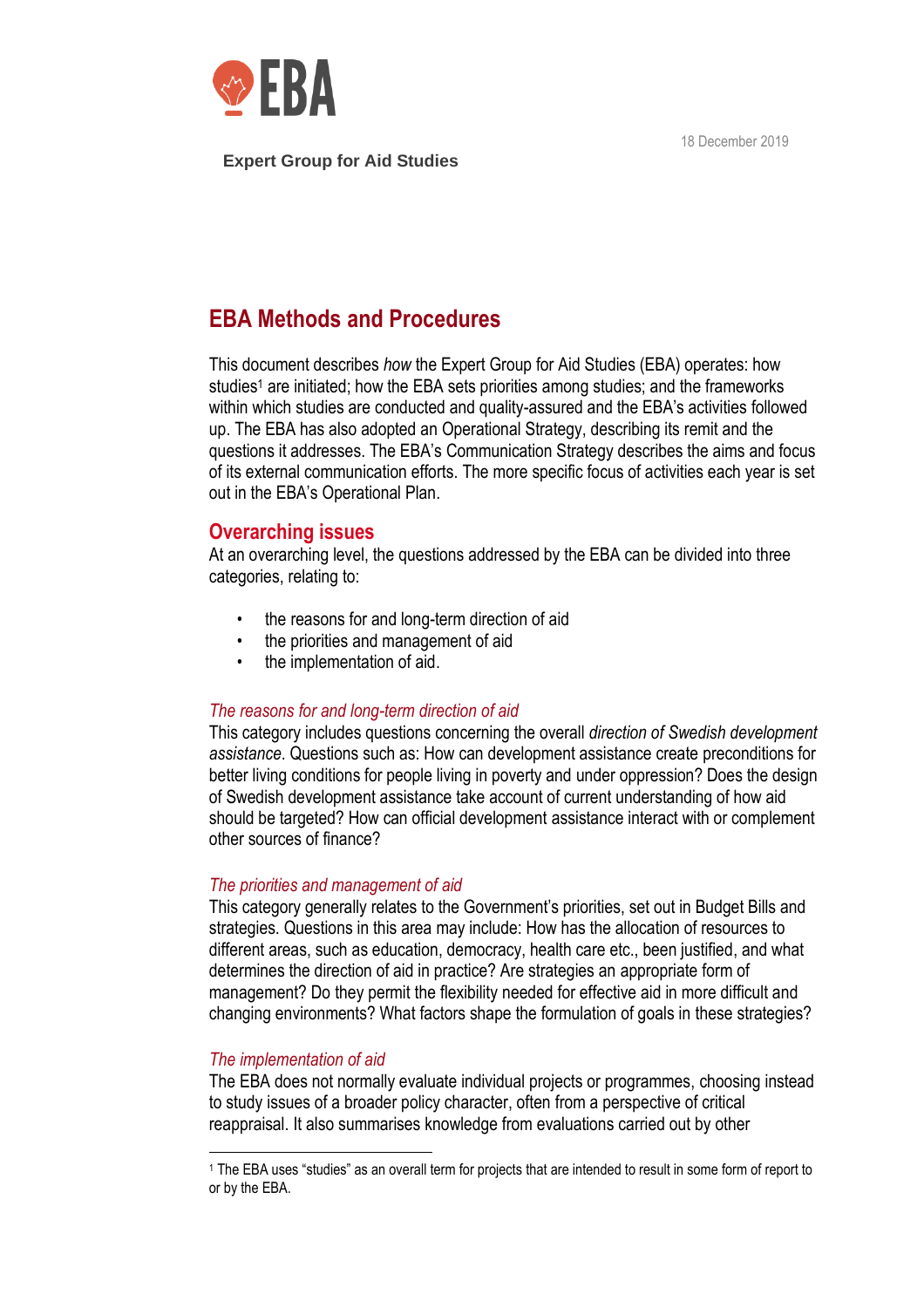stakeholders. The EBA wishes to provide new knowledge on the effectiveness of Swedish development assistance and to propose ways of improving implementation. One important question is the results of political reforms, another the extent to which organisations achieve their objectives. Other examples of issues of relevance are: Does the management of aid have an impact on the choice of interventions? Are different channels and instruments used on the basis of current understanding of how aid should be implemented? To what extent is implementation guided by other motives than those of development policy? Are organisations using the best methods for monitoring and evaluation? Are goals formulated in such a way that it is possible to track progress towards them?

### **Initiation of studies**

Each year the Expert Group decides on a number of priority areas for new studies, which will generally be published the following year. Current priorities are set out in the EBA's annual Operational Plan. This does not mean that the EBA rigidly confines itself to a small set of questions. An important source for the studies initiated is an ongoing dialogue with the EBA's target groups, in particular the Ministry for Foreign Affairs, but also Sweden's missions abroad, the Swedish International Development Cooperation Agency (Sida), the Riksdag (Swedish Parliament) and other stakeholders. The EBA welcomes thoughts and ideas on studies from all actors in the field of development assistance. The EBA works together with other national and international stakeholders when this is considered relevant and effective.

EBA studies are usually authored by individuals who have themselves drawn up study proposals, in response to either a targeted or a broader invitation for proposals. The EBA also welcomes author-initiated proposals, and has a standing invitation to that effect on its website.

The initiation of studies in the EBA's priority areas is organised through a committee-like structure, with, for each area, two to four of the Expert Group's members working actively with programme managers at the Secretariat to set new studies in motion. The aim is to initiate several mutually complementary studies in each area.

At Expert Group meetings, outlines of potential study designs are also discussed. These are usually prepared by the Secretariat, to facilitate the subsequent development of project proposals. Outlines may also be in the form of shorter "concept notes" from possible authors.

#### **Decisions on project proposals**

The Expert Group decides whether a given study is to be carried out, based on a project proposal and a quality assessment conducted by the Secretariat (a "Secretariat memorandum"), which sets the proposal in a wider context.

The **project proposal** should include information about the questions the study aims to shed light on and its relevance to the overall remit of the EBA. The Expert Group's *Guidelines for project proposals*, aimed at external authors, describe what a project proposal is expected to contain.

The **Secretariat memorandum** sets out the Secretariat's assessment of the quality of the proposal (evaluation questions, evaluability, method and design, links to earlier research and other studies in the field), together with a description of the background to and reasons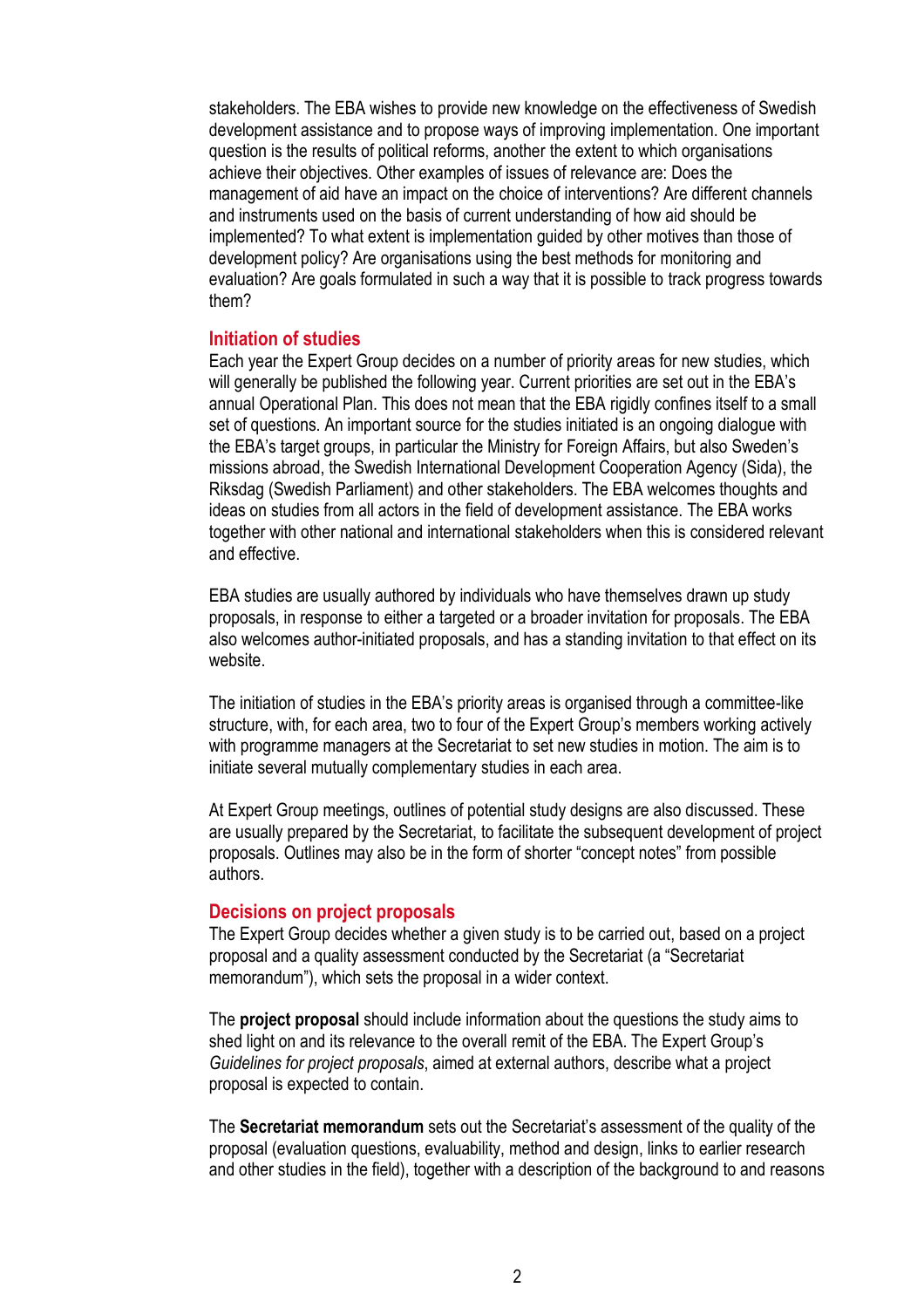for the study, the type of study envisaged, its intended use by intended users, the authors' qualifications, a timetable and budget for the study, and an assessment of how the proposal relates to the Expert Group's Operational Strategy, priority areas and relevance criteria.

The EBA uses **five relevance criteria** for project proposals received and prior to decisions to issue a broad invitation for proposals:

- advancement of knowledge (does the project offer something new for actors in development assistance?);
- policy relevance (will the expected results be of use to policymakers, can they contribute to the development of aid?);
- current relevance (link to current developments in the aid sector?);
- share of the development assistance budget or significance of the expected impacts of the phenomenon to be studied;
- important questions of principle relating to development assistance (for example, ethical issues in this area).

To reach a decision following a **broad invitation for proposals**, the proposals received are ranked by a review group comprising both Expert Group members and Secretariat staff. This ranking is based on the assessment criteria (and their relative weighting) indicated by the terms of reference of the invitation.

## **Conduct of studies**

The EBA primarily makes use of external authors with previous knowledge in the area to be studied. The authors it commissions are independently responsible for their analysis, conclusions and any recommendations. The Expert Group undertakes quality assurance, decides on the publication of studies and, as a complement to the authors' own efforts, communicates them externally.

When it is considered appropriate, staff of the EBA Secretariat may carry out studies, for example when there is judged to be an opportunity for institutional learning linked to producing a study. In such cases, members of staff author studies without additional payment, as part of their regular employment. These reports are produced according to the same rules as externally authored studies. As a rule, the Managing Director acts as project manager for reports authored within the Secretariat. The memorandum forming the basis for the decision to launch such a study must include an assessment of the suitability of it being authored within the Secretariat.

In exceptional cases, members of the Expert Group may themselves author studies for the EBA. A conceivable example could be when a member has unique expertise in a priority area. However, this has to be weighed against possible conflicts of interest and the risk of the author being too close to the Expert Group in other ways, and the fact that in such cases the specialist knowledge of the member concerned cannot be used in the review of the report. There therefore need to be powerful arguments for using members as EBA authors. In such instances, the proposal must be considered by at least two outside reviewers. In other respects, it will be dealt with in the same way as other proposals.

For each study, a reference group consisting of a project manager from the Secretariat and individuals with relevant expertise is appointed. This group may also include representatives of target groups, to facilitate continuous learning and feedback. Its purpose is to provide support to the authors, thereby enhancing the quality of their report. The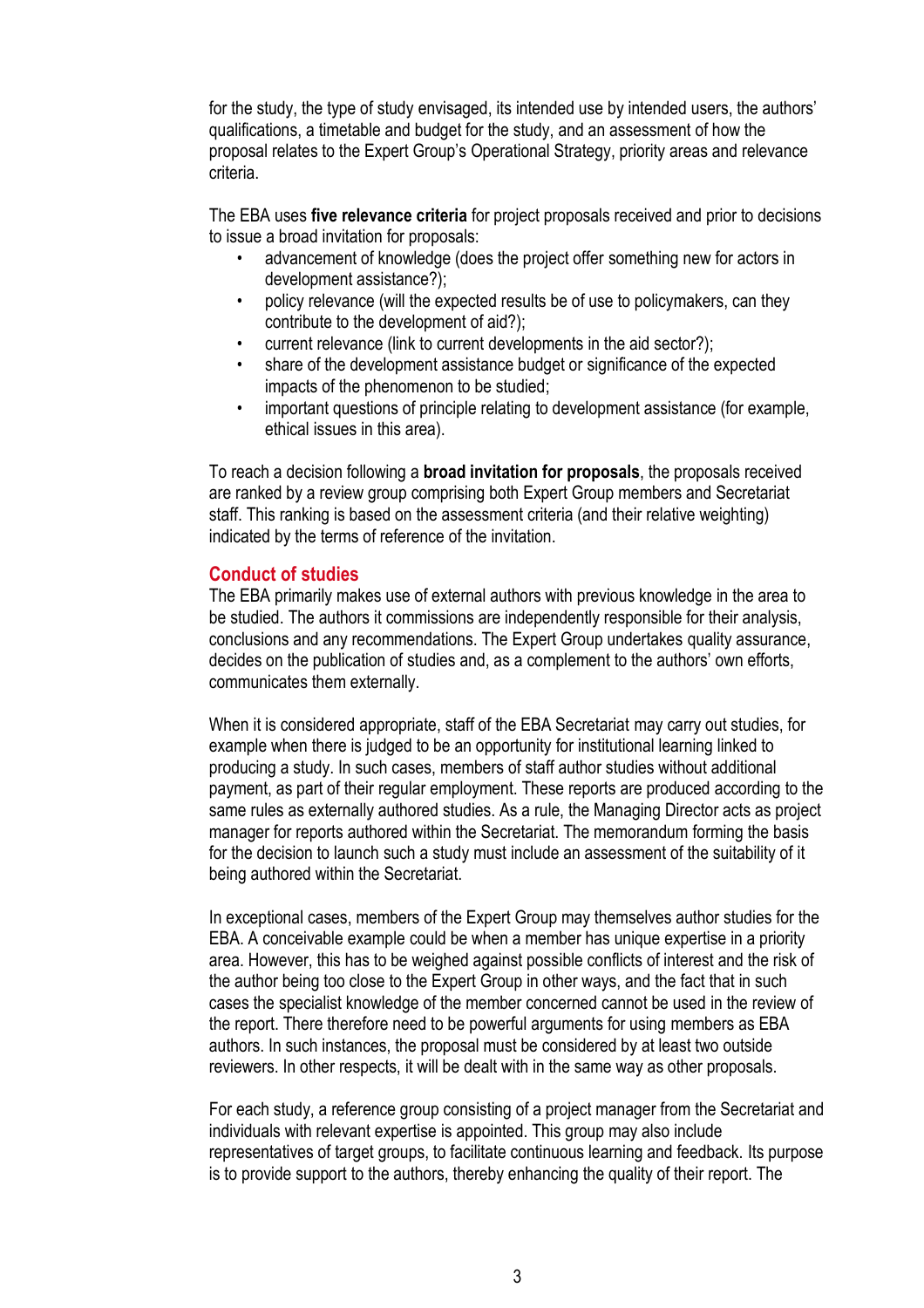reference group is chaired by an Expert Group member, appointed by a decision of the Expert Group. It includes a project manager from the Secretariat, who in addition to providing practical support contributes expertise according to his or her individual qualifications. The other members of the reference group are appointed by its chair, in consultation with the authors and the project manager. Prior to the study being finalised, members of the reference group (with the exception of the project manager) make their own assessment of the strengths and weaknesses of the report, which forms the basis for the Expert Group's decision and serves as final feedback to the author. The EBA can also choose to make use of external peer reviewers, who may be anonymous.

Decisions to publish reports are made at regular meetings. The Expert Group may choose to ask for revisions to be made to the text before deciding to adopt the final report, or alternatively it can entrust the reference group chair and the Secretariat with ensuring that the necessary adjustments are made, without the need for a new decision on publication.

### **Communication**

The Expert Group is concerned to ensure the greatest possible transparency. Minutes are taken at its meetings and published on the EBA website. The EBA submits an overall report on its work to the Government twice a year, in the spring and the autumn. The spring report, known as the *EBA Aid Review*, summarises the contents and conclusions of the studies published over the past year. This publication is printed in a Swedish and an English edition. It is mainly here that the Expert Group highlights issues and conclusions which it judges to be of particular importance. The autumn report is a communication to the Government Offices, giving an account of the EBA's work over the past twelve-month period (October–September) and of current and planned activities.

The Expert Group determines the subject of a given study, assesses its quality, and decides whether it is to be published in the *EBA Reports* series. The Group does not normally express a position on the conclusions and recommendations put forward, but can choose to do so if it considers it necessary.

As a rule, completed studies are launched at public events that are free of charge to those attending, and at which complementary and competing perspectives are also considered. In general, launches and other seminars held under EBA auspices are recorded to facilitate wider dissemination.

The EBA actively seeks to disseminate studies after they have been launched, by means of targeted presentations to relevant decision makers and through workshops, blogs, podcasts or other media, with a view to promoting relevant evidence-based conversations on important development assistance issues. The aim is to achieve dissemination that is as broad and at the same time as effective as possible.

#### **Follow-up of projects**

The EBA aims to systematically develop its activities in the light of experience gained.

One aspect of this involves assessing the impact of EBA activities: how individual studies have been disseminated, received and used in various contexts. The Secretariat regularly follows up the impact of studies with their intended main users, for example, and tracks